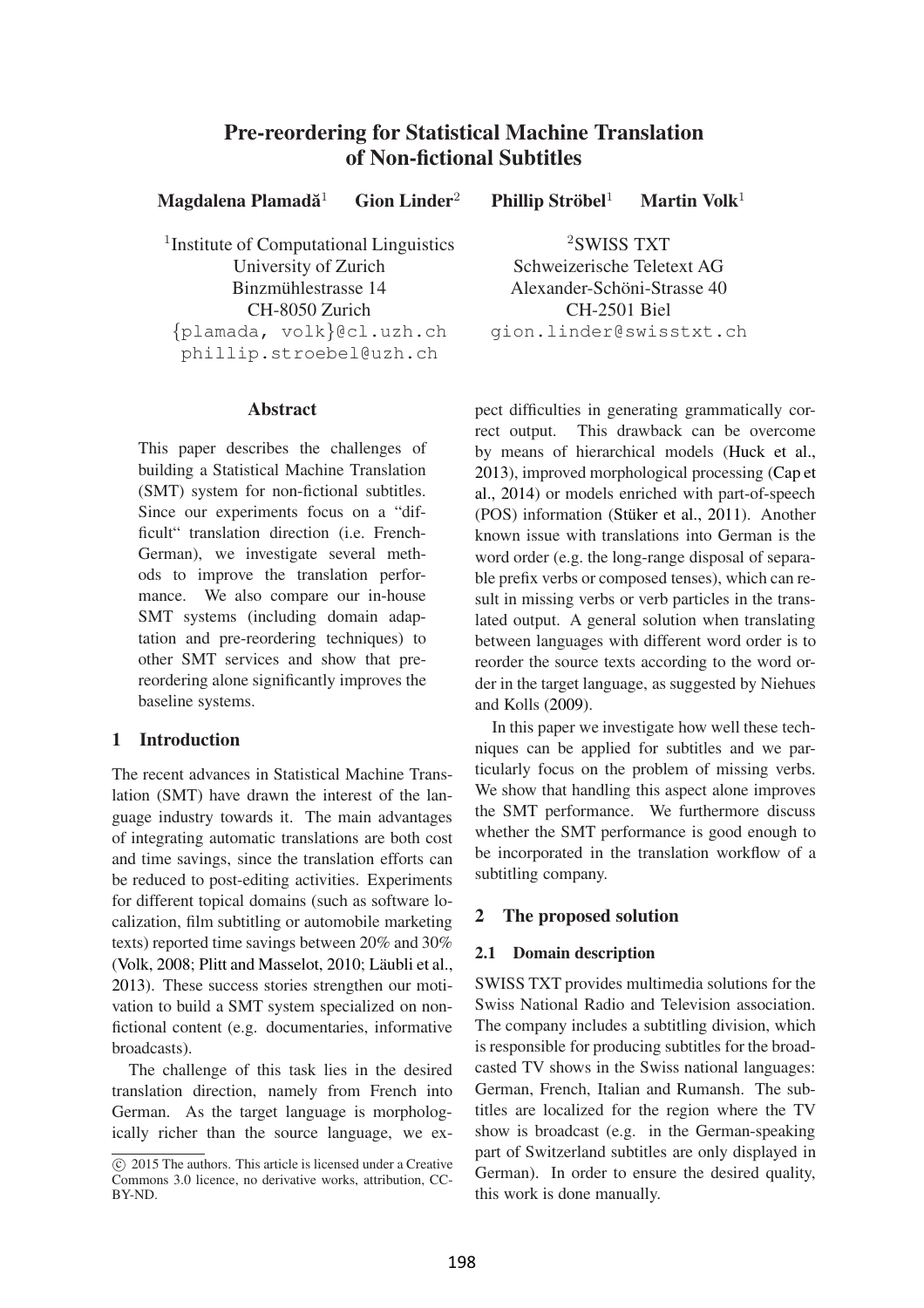In a small cooperation project, we investigated whether SMT can facilitate the translation process, with a special focus on translating the subtitles of a French TV news magazine (called  $TP<sup>1</sup>$ ) into German. The magazine covers a variety of topics, such as politics, society, economy or history with both Swiss and international foci.

## 2.2 Reordering approach

Although the standard SMT training includes by default a reordering step, the model cannot handle long-distance verb components. Therefore we apply an additional reordering step on the French input during pre-processing (also called pre-reordering), in which we focus on verb "dependencies". Our approach is rule-based and makes the distinction between main and subordinate clauses, since the position of the German verbs differs from clause to clause. For example, in declarative main clauses the finite verb is in the second position, whereas in some interrogative and exclamatory sentences it is in initial position (verb first). And in some subordinate clauses it can take a clause-final position.

Our reordering rules are mostly based on POS tags, but sometimes they also include word lemmas. They are learned from a subset of the French treebank consisting of 12,500 sentences from the LeMonde newspaper (Abeillé and Barrier, 2004). We first tag and parse the French sentences<sup>2</sup> and identify the main and subordinate clauses. Subsequently we extract the POS sequences corresponding to main and subordinate clauses respectively, and calculate their frequency. The most frequent patterns are then manually analyzed and corresponding reordering rules are generated.

As an example, consider the French sentence *FR orig* (English: I hope that this will level off.) and the extracted reordering rule. In this case, the auxiliary verb *va* has to be placed in the end of the subordinate clause, in order to comply with the German word order (as in *FR reordered*).

# FR orig J'/CLS espère/V que/CS ca/PRO va/V se*/CLR* stabiliser*/VINF* .*/PONCT*

PRO V CLR VINF  $\rightarrow$  PRO CLR VINF V

FR reordered J'espère que ça se stabiliser va.

<sup>2</sup>http://alpage.inria.fr/statgram/frdep/ fr\_stat\_dep\_malt.html

A frequency distribution of these patterns shows that there are a couple of reoccurring patterns and many tag sequences which are rare (in agreement with Zipf's law). The rule set in these experiments consists of 30 rules, which cover approximately 70% of the sentences in need for reordering.

## 3 SMT experiments

#### 3.1 Data description

It is known that good SMT performance can be obtained with considerable amounts of similar training data. In our case, only 40 subtitle files of the TP magazine were available in both languages, since the TV show has only recently been broadcast in the German-speaking part. Therefore we had to make use of other parallel resources, as similar as possible to the texts we intend to translate. A brief description of the data sets follows:

- In-domain data The dataset consists of the 40 comparable files $3$  of the informative broadcast *TP*.
- "Similar in-domain" data I $4$  The dataset consists of TED talks transcriptions in German and French from the WIT3 corpus<sup>5</sup>.
- "Similar in-domain" data  $II$ <sup>4</sup> The dataset consists of subtitles of informative broadcasts with the same profile (called  $TV$ )<sup>1</sup>.
- Out-of-domain data The dataset consists of freely available subtitles from the OPUS OpenSubtitles corpus<sup>6</sup>.

The size of the parallel data sets used for our SMT experiments is detailed in table 1. We report the number of sentences because we decided to train the system on whole sentences, since the bigger corpora (OPUS and TED) were already available in this format. For this purpose, TV and TP subtitles have also been merged into sentences. The development and the test data have been withheld from the in-domain corpus.

## 3.2 System description

The SMT systems are trained with the Moses toolkit, according to the guidelines on the official

<sup>1</sup> Full name suppressed due to privacy concerns

<sup>&</sup>lt;sup>3</sup>We call them comparable because not every German subtitle/sentence has a corresponding French one and vice versa.

<sup>&</sup>lt;sup>4</sup>Non-fictional texts, written in a different style than the one to translate

<sup>5</sup>https://wit3.fbk.eu/

<sup>6</sup>http://opus.lingfil.uu.se/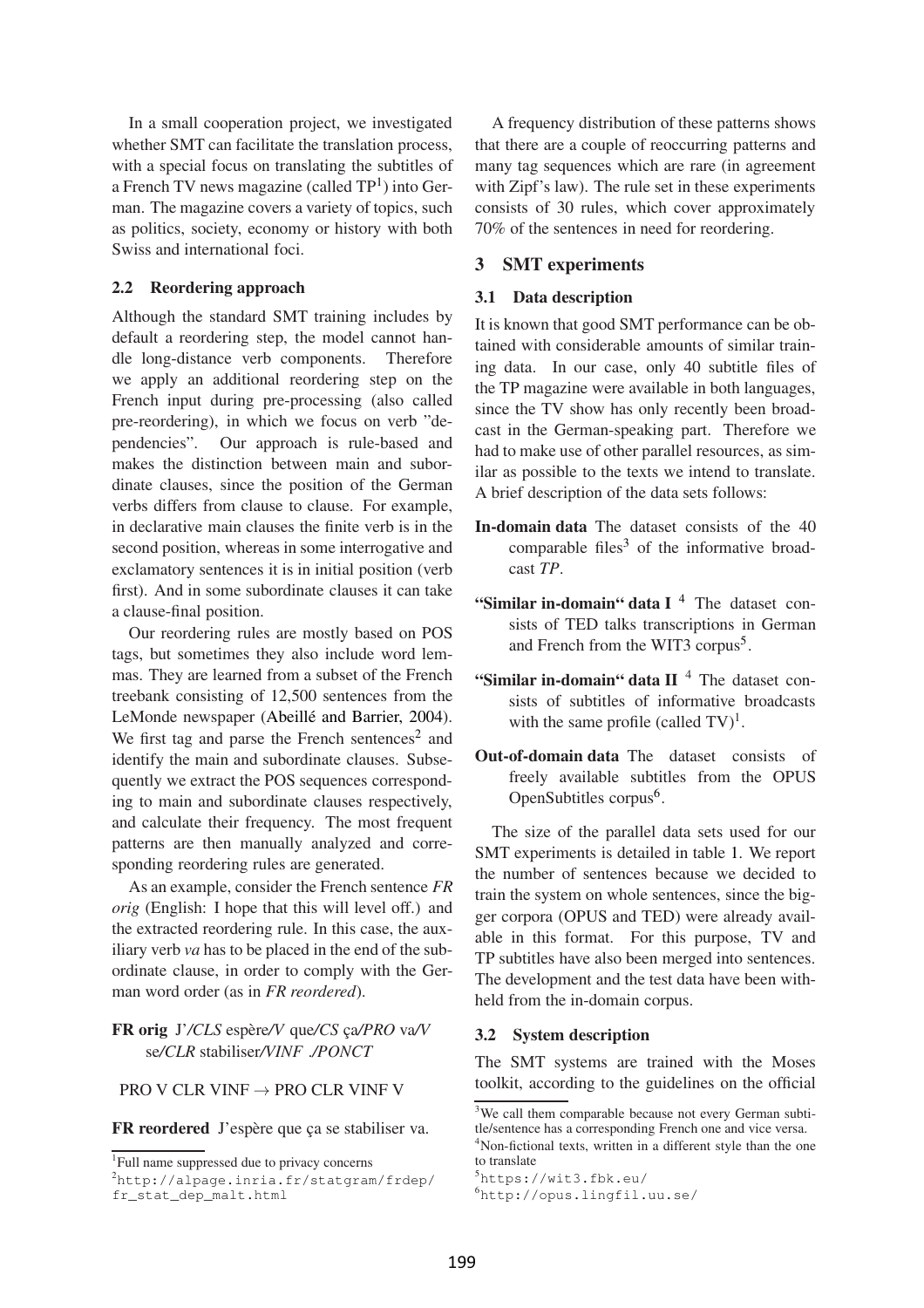| Data set    | <b>Sentences</b> | <b>DE Words</b> | <b>FR Words</b> |
|-------------|------------------|-----------------|-----------------|
| <b>OPUS</b> | 3,326,000        | 20,635,000      | 20,853,000      |
| TV          | 641,000          | 5,905,000       | 8,760,000       |
| <b>TED</b>  | 137,000          | 2,166,000       | 2,881,000       |
| TP          | 11,000           | 113,000         | 144,000         |
| Dev set     | 1350             | 14,000          | 14,800          |
| Test set    | 300              | 3,000           | 3,200           |

Table 1: The size of the German-French data sets

website, with the difference that we lowercase the data instead of truecasing it<sup>7</sup>. The model combinations (phrase table combination, language model interpolation) are generated with the tools available in the Moses distribution. The parameters of the global models are optimized through Minimum Error Rate Training (MERT) on an in-domain development set (Och, 2003). The translation performance is measured in terms of several evaluation metrics on a single reference translation using multeval<sup>8</sup>.

Since the collected data sets are very heterogeneous, training a system on concatenated data did not make any sense because we would risk that bigger corpora overpower the small in-domain one. To avoid this, we make use of a common domain adaptation technique, namely mixturemodeling (Sennrich, 2012), and we apply it to both the translation and the language models. The components of the combined translation models have been trained independently on the corresponding parallel corpora (OPUS, TED etc.), whereas the language models are trained on the target side of these corpora.

The *Hierarchical* system is trained by the same principles, but uses hierarchical models instead of plain phrase-based models. Such models learn translation rules from parallel data by means of probabilistic synchronous context-free grammars and are able to handle languages with different word order. The *Improved* system uses mixed phrase-based models, but unlike the baseline system, the models are trained on reordered sentences. Reordering is performed during preprocessing and has been applied to training, development and test data alike. However, reordering only makes sense if the main clause and the subordinate ones are in the same translation unit. Since a common practice in subtitling is to separate subordinate clauses from

<sup>7</sup>http://www.statmt.org/moses/?n=Moses. Baseline

the main clause (due to length restrictions), we had to join the subtitles in order for the reordering to be effective.

#### 3.3 Results

The results of the SMT experiments are summarized in table 2. As expected, both the hierarchical and the improved systems outperform the baseline in the automatic evaluation, as reflected by all reported scores (BLEU, METEOR and TER).

| <b>System</b>    | <b>BLEU</b> $\uparrow$ | <b>METEOR</b> $\uparrow$ | <b>TER</b> L |
|------------------|------------------------|--------------------------|--------------|
| <b>Baseline</b>  | 16.4                   | 34.9                     | 64.5         |
| Hierarchical     | 17.1                   | 35.3                     | 64.2         |
| Improved         | 17.4                   | 35.9                     | 63.9         |
| Google Translate | 14.3                   | 30.3                     | 68.7         |

Table 2: SMT results for French-German

However, the system trained on reordered sentences is slightly better than the hierarchical one, as the following example shows. We also compared our in-house systems against Google Translate (a large scale SMT system) $9$  and we systematically score better. However, this effect can partially be attributed to the lexical choices, which are different from the reference, as the following example shows.

FR orig: -Rémy est loin d'imaginer ce qui va lui arriver .

Baseline: -Rémy ist nicht, was geschehen wird . Hierarchical: Es ist nicht, was geschehen wird .

Improved: -Rémy ist weit weg, sich vorzustellen,

was ihm geschieht . Google: -Rémy hat keine Ahnung, was mit ihm geschehen wird .

DE ref: Rémy hat keine Vorstellung, was ihm bevorsteht .

The same happens with the *Improved* system, which generates an almost correct German sentence following the syntax from the original sentence (which is different from the reference). We also note that this output is better than what the rest of our in-house systems generate because the verbs are no longer missing and they are correctly placed according to the type of clause (main/subordinate). However, a better option would have been to translate the phrase *être loin d'imaginer (EN: to be* far from imagining) as a multiword unit, but our systems do not specifically handle these kind of phrases.

<sup>8</sup>https://github.com/jhclark/multeval

<sup>9</sup>http://translate.google.com